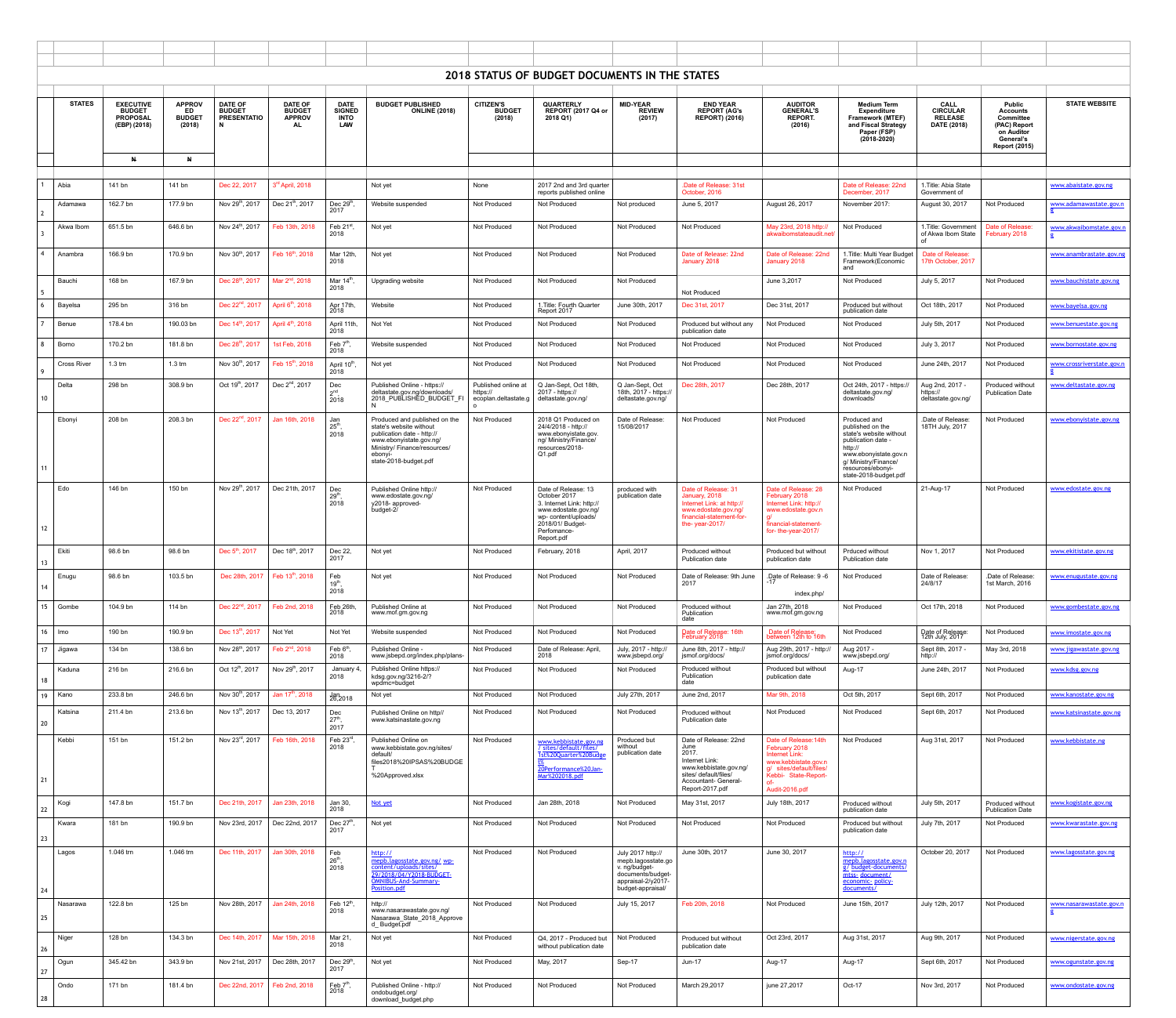| 29 | Osun          | 173.9 bn | 179.2 bn | Dec 28th, 2017 | Apr 18 <sup>th</sup> , 2018       |                                | Not yet                                                                                                                         | Not Produced | Produced without<br>publication date                                                                                                       | produced with<br>publication date | Date of Release: 17th<br>August 2017<br>Internet Link: http://<br>osun.gov.ng/wp-content/<br>uploads/2017/12/2016-<br>Financial-Statement-<br>PDF.pdf | Produced but without<br>publication date                                                                              | Not Produced                         | October 11, 2017 | Not Produced   | www.osun.gov.ng         |
|----|---------------|----------|----------|----------------|-----------------------------------|--------------------------------|---------------------------------------------------------------------------------------------------------------------------------|--------------|--------------------------------------------------------------------------------------------------------------------------------------------|-----------------------------------|-------------------------------------------------------------------------------------------------------------------------------------------------------|-----------------------------------------------------------------------------------------------------------------------|--------------------------------------|------------------|----------------|-------------------------|
| 30 | Ovo           | 267.4 bn | 271.5 bn | Dec 14th, 2017 | Mar 1st, 2018                     | Mar 26th<br>2018               | Not yet                                                                                                                         | Not Produced | Not Produced                                                                                                                               | Not Produced                      | Not Produced                                                                                                                                          | Not Produced                                                                                                          | Not Produced                         | Aug 22nd, 2017   | Not Produced   | www.oyostate.gov.ng     |
| 31 | Plateau       | 145 bn   | 145.6 bn | Dec 20, 2017   | Jan 25th, 2018                    | Jan<br>$31st$ ,<br>2018        | Published Online - https://<br>www.plateaustate.gov.ng/<br>themes/ plsg/downloads/<br>budget2018.pdf                            | Not Produced | Q4, 2017 - https://<br>www.plateaustate.gov.n<br>g/ page/downloads-<br>quarterly-reports                                                   | Not Produced                      | June, 2017 - https://<br>www.plateaustate.gov.ng/<br>themes/plsg/downloads/<br>accountan_general_report<br>2016.pdf                                   | Aug 2017 - https://<br>www.plateaustate.gov.<br>ng/ themes/plsg/<br>downloads/<br>auditor_general_report<br>2 016 pdf | Not Produced                         | July 18th, 2017  | Not Produced   | www.plateaustate.gov.ng |
| 32 | <b>Rivers</b> | 510 bn   | 510 bn   | Jan 11th, 2018 | Jan 30th, 2018                    | Feb 6 <sup>th</sup> .<br>2018  | Not yet                                                                                                                         | Not Produced | Not Produced                                                                                                                               | Not Produced                      | Produced without<br>Publication<br>date                                                                                                               | Produced but without<br>publication date                                                                              | Produced without<br>publication date | 2-Oct-17         | Not Produced   | www.riversstate.gov.ng  |
| 33 | Sokoto        | 220.5 bn | 220.5 bn | Dec 21st, 2017 | Jan 1st, 2018                     | Feb<br>$14th$ ,<br>2018        | Not yet                                                                                                                         | Not Produced | Not Produced                                                                                                                               | Not Produced                      | 2017                                                                                                                                                  | Not Produced                                                                                                          | Not Produced                         | Sept 11th, 2017  | Not Produced   |                         |
| 34 | Taraba        | 96.5 bn  | 104.2 bn | Dec 21st, 2017 | Feb 9th, 2018                     | Feb<br>$22^{nd}$ ,<br>2018     | Not yet                                                                                                                         | Not Produced | Not Produced                                                                                                                               | Not Produced                      | Not Produced                                                                                                                                          | December 31, 2015                                                                                                     | December 12, 2017                    | October 16, 2017 | Not Produced   | www.tarabastate.gov.ng  |
| 35 | Yobe          | 92.2 bn  | 92 bn    | Dec 5, 2017    | Released date<br>not<br>published | Jan 16 <sup>th</sup> ,<br>2018 | Published Online - https://<br>budget.pfm.yb.gov.ng/wp-<br>content/ uploads/2018/10/Yobe-<br>State-Approved-<br>Budget-2018.pdf | Not Produced | Q4, 2017 - http://<br>budget.pfm.yb.gov.ng/<br>wp-content/uploads/<br>2018/06/ FOURTH-4TH-<br>QUARTER- BUDGET-<br>PERFORMANCE-2017-<br>3.p | Not Produced                      | May 15th, 2017 https://<br>finance.ybpfm.org/<br>yobe-state-financial-<br>statements/                                                                 | May 15th, 2017 - https:<br>osag.yb.gov.ng/<br>2017.pdf                                                                | Produced without<br>publication date | Aug 10th, 2018   | Not Produced   | www.yobestate.gov.ng    |
| 36 | Zamfara       | 130.7 bn | 133 bn   | Dec 4th, 2017  | Dec 20th, 2017                    | Dec $22^{nd}$ ,<br>2017        | Not yet                                                                                                                         | Not Produced | Q4, 2017 - Jan 20th.<br>2018                                                                                                               | July 5th, 2017                    | May 25th, 2017                                                                                                                                        | Aug 25th, 2017                                                                                                        | Dec 7th, 2017                        | Aug 29th, 2017   | Dec 12th, 2016 |                         |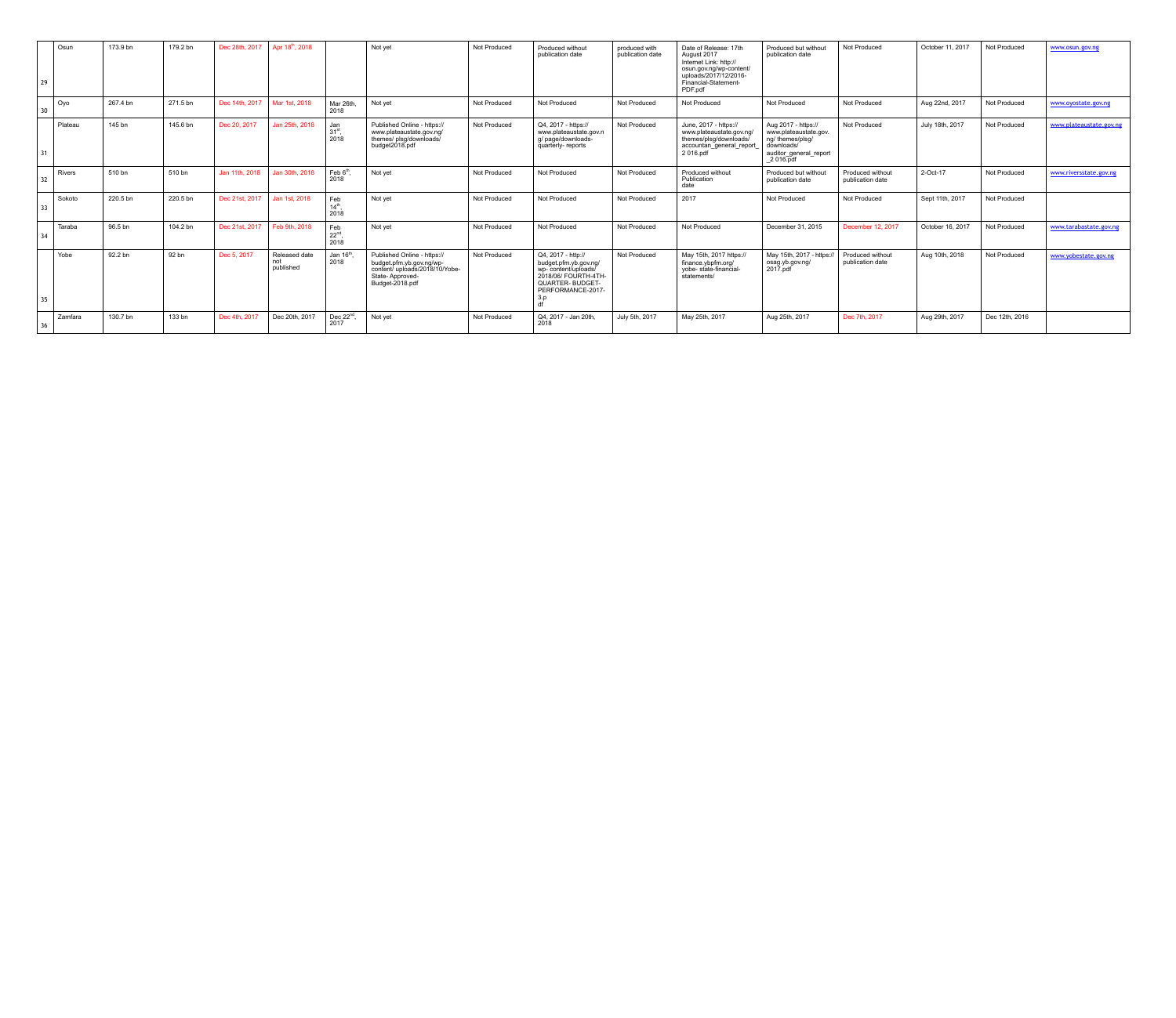|  | <b>STATISTICS</b> |  |
|--|-------------------|--|
|  |                   |  |
|  |                   |  |
|  |                   |  |
|  |                   |  |
|  |                   |  |
|  |                   |  |
|  |                   |  |